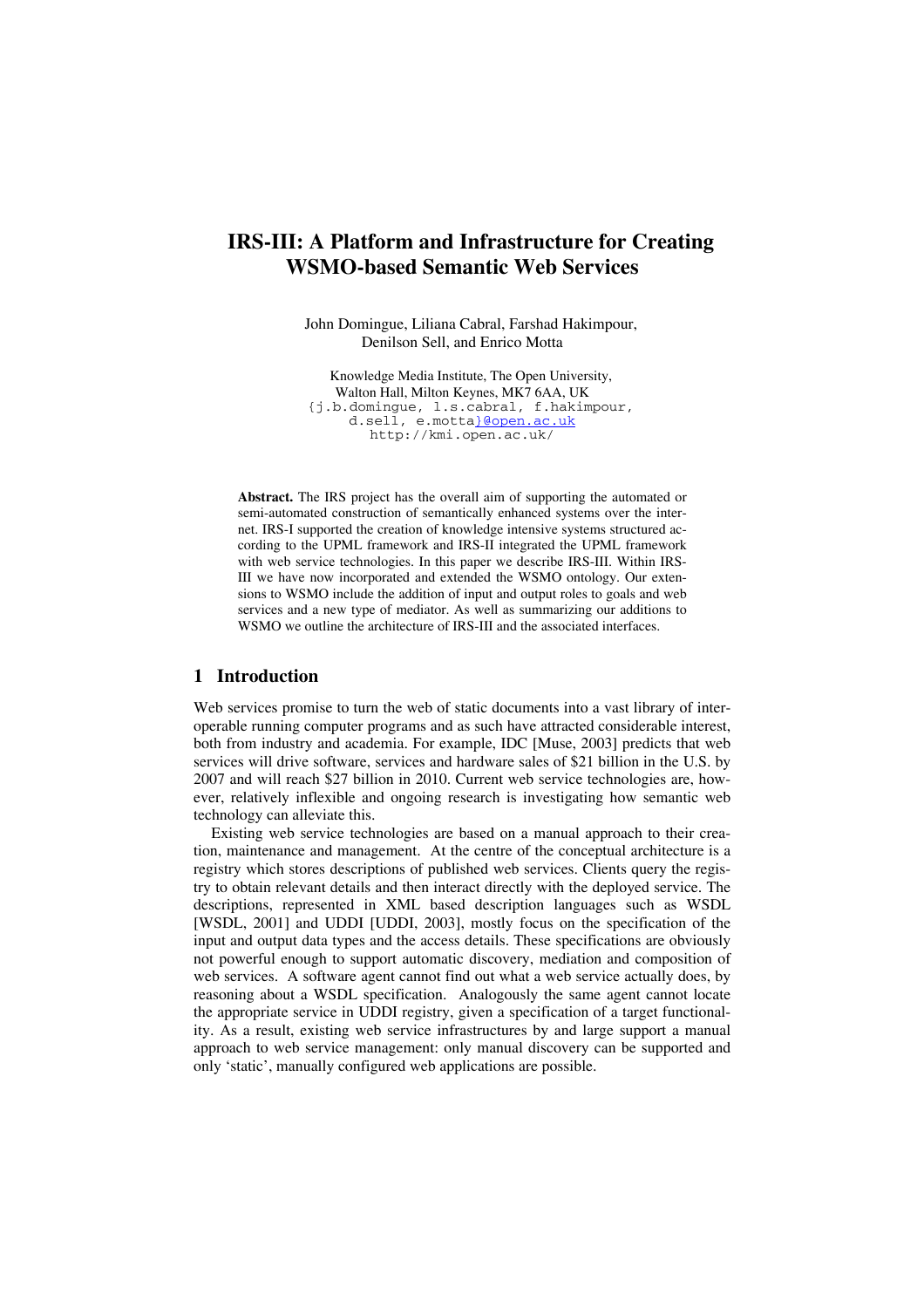The above issues are being addressed by ongoing work in the area of semantic web services [OWL-S, 2002; Fensel and Bussler, 2002]. The overall approach is that by augmenting web services with rich formal descriptions of their competence many aspects of their management will become automatic. Specifically, web service location, composition and mediation can become dynamic, with software agents able to reason about the functionalities provided by different web services, to locate the best ones for solving a particular problem and to automatically compose the relevant web services to build applications dynamically.

Recently a number of initiatives based on the WSMF framework [Fensel and Bussler, 2002] have started. WSMF is an extension of the UPML framework [Fensel and Motta, 2001] revised to integrate fully with web services and to support ecommerce. WSMF is centered on two complementary principles: a strong de-coupling of the various components that realize an ecommerce application; and a strong mediation service enabling web services to communicate in a scalable manner. Mediation is applied at several levels: mediation of data structures; mediation of business logics; mediation of message exchange protocols; and mediation of dynamic service invocation. Three related initiatives associated with WSMF have recently begun. These are WSMO [WSMO, 2004] which will develop an ontology for WSMF, WSML [WSML, 2004] which will develop a formal language for representing the WSMO based descriptions and WSMX [WSMX, 2004] which will develop a reference implementation.

In this paper we describe IRS-III (Internet Reasoning Service) a framework and implemented infrastructure which supports the creation of semantic web services according to the WSMO ontology. IRS-III has four main classes of features which distinguish it from other work on semantic web services.

Firstly, it supports *one-click publishing* of 'standard' programming code. In other words, it automatically transforms programming code (currently we support Java and Lisp environments) into a web service, by automatically creating the appropriate wrapper. Hence, it is very easy to make existing standalone software available on the net, as web services.

Secondly, by extending the WSMO goal and web service concepts users of IRS-III directly invoke web services via goals i.e. IRS-III supports *capability-driven* service execution.

Thirdly, IRS-III is programmable. IRS-III users can substitute their own semantic web services for some of the main IRS-III components.

Finally, IRS-III services are web service compatible – standard web services can be trivially published through the IRS-III and any IRS-III service automatically appears as a standard web service to other web service infrastructures.

The paper is organized as follows: in the following section we give a brief overview of WSMO. We then describe IRS-III outlining the architecture, the IRS-III ontology, the Java API, and the Browser. We then illustrate IRS-III in use through a simple exchange rate example. The final section of the paper contains a summary.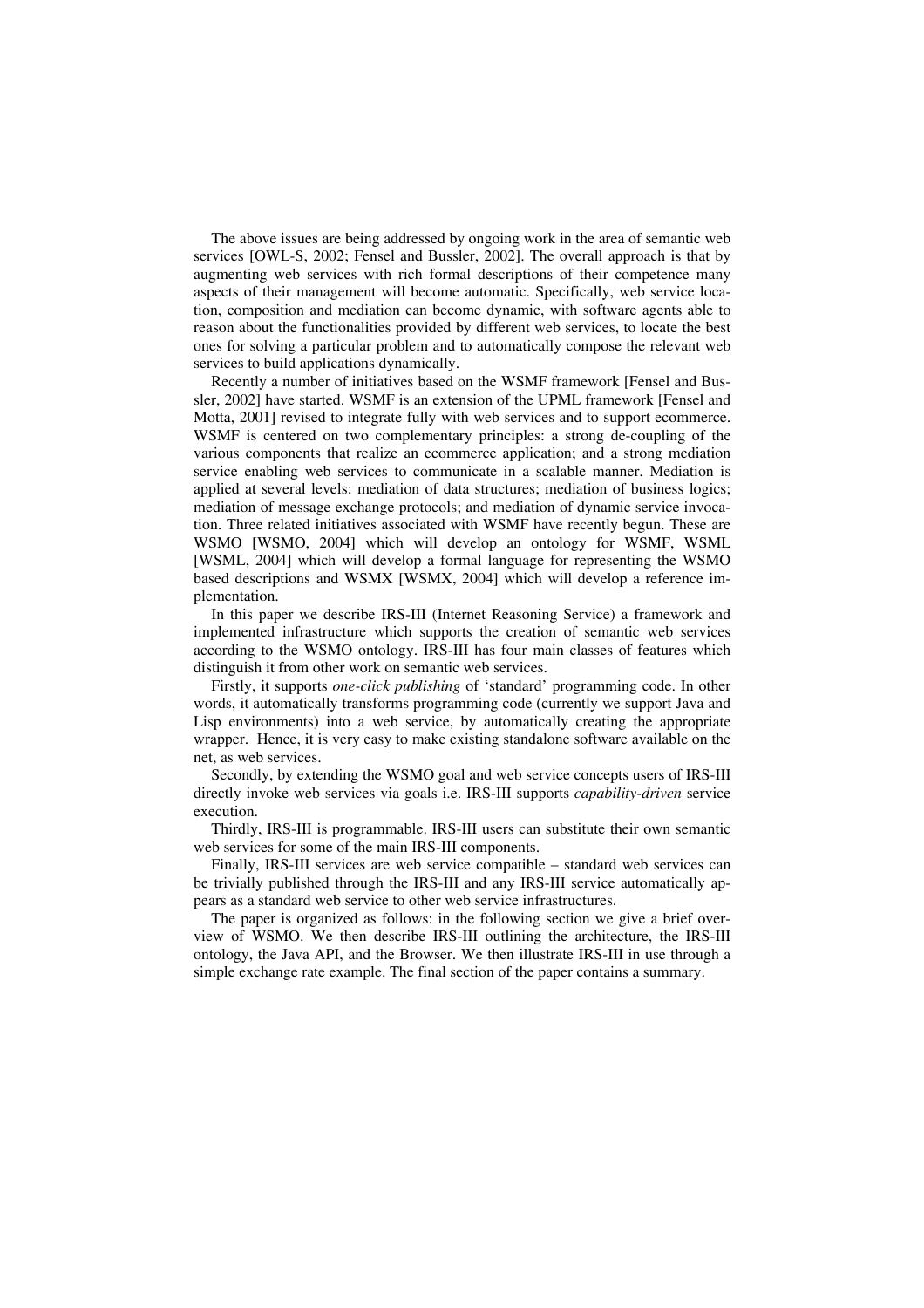# **2 Overview of WSMO**

The *Web Service Modeling Ontology* (WSMO) [WSMO, 04] is a formal ontology for describing the various aspects related to Semantic Web Services following WSMF. As can be expected the main components of WSMO are the four main elements of WSMF : Goals, Web Services, Ontologies and Mediators.

Goals represent the types of objectives which users would like to achieve via a web service. The WSMO definition of goal describes the state of the desired information space and the desired state of the world after the execution of a given web service. A goal can import existing concepts and relations defined elsewhere either by extending or simply reusing them as appropriate.

Web service descriptions represent the functional behaviour of an existing deployed web service. The description also outlines how web services communicate (choreography) and how they are composed (orchestration).

Ontologies provide the basic glue for semantic interoperability and are used by the three other WSMO components.

Finally, we have mediators, which specify mapping mechanisms. One of the main characterizing features of WSMO is that the first three components, goals, ontologies and web services are linked by mediators, in particular, WSMO provide four kinds of mediators:

- OO-mediators enable components to import ontologies,
- WW-mediators link web services to web services,
- WG-mediators connect web services with goals, and
- GG-mediators link different goals.

The incorporation of four classes of mediators in WSMO facilitates the clean separation of different interoperability mechanisms. For example, an oo-mediator may specify an ontology mapping between two ontologies whereas a ww-mediator may specify a process transformation between two web services.

# **3 Overview of IRS-III**

IRS-III is a framework and implemented infrastructure which allows publication, composition, execution of different and heterogeneous web services, building upon the previous version, IRS-II [Motta et. al, 2003]. The specific extensions in IRS-III are:

- UPML based types of knowledge models domain model, task, problem solving method and application have been extended to include goal models, mediator models and web service models,
- The WSMO ontology has been implemented, and slightly extended, in OCML [Motta, 1998] the underlying representation used in IRS,
- A WSMO specific Java API has been created, and
- The IRS browser have been customised to reflect WSMO.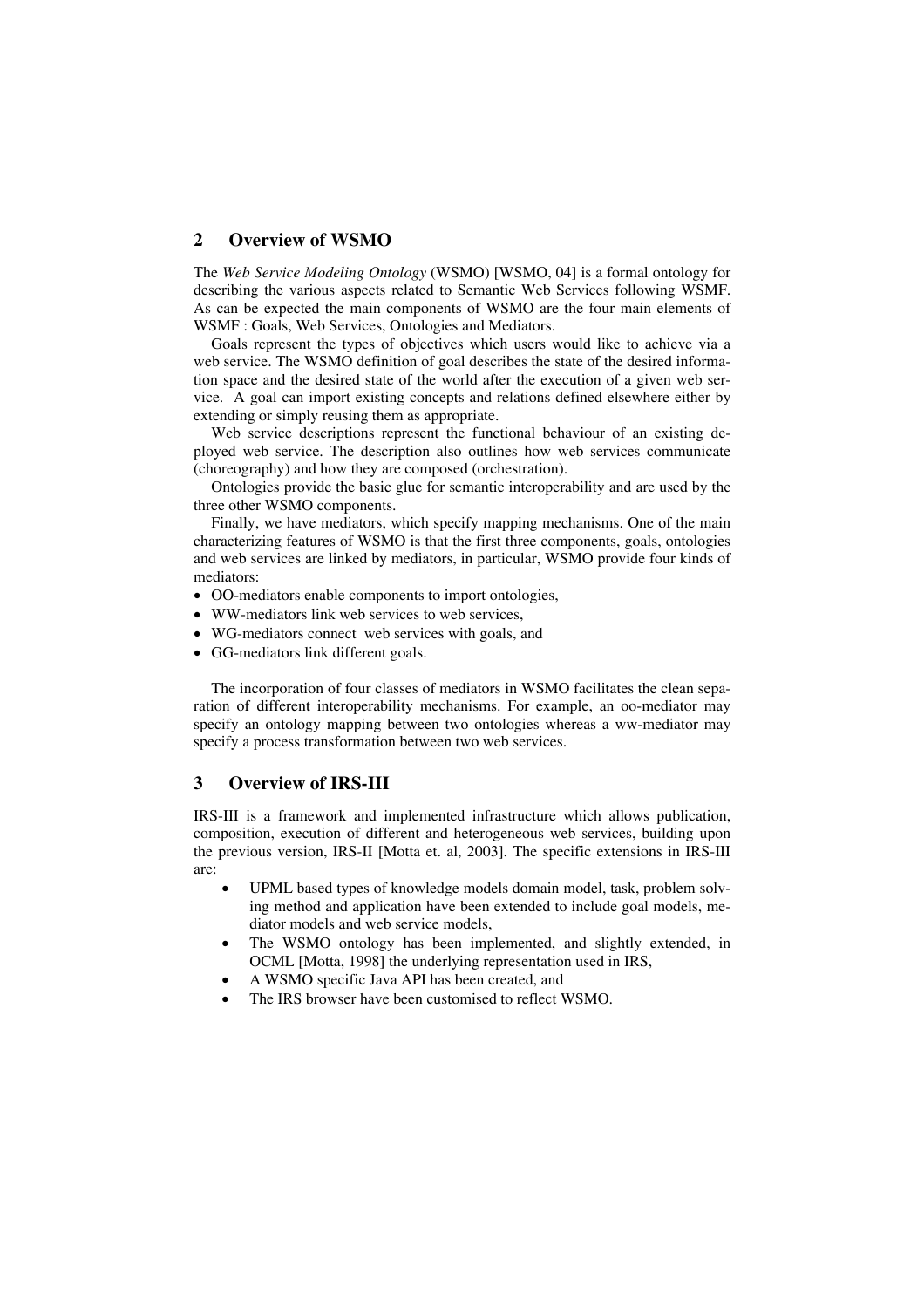### **3.1 The IRS-III Architecture**

The IRS-III architecture is composed by the main following components: the IRS-III Server, the IRS-III Publisher and the IRS-III Client, which communicate through a SOAP-based protocol, as shown in figure 1.



**Fig. 1**. The IRS-III Server Architecture

The IRS-III Server is based on an HTTP server written in lisp [Riva and Ramoni, 1996] which has been extended with a SOAP [SOAP, 2003] handler. Separate modules handle soap based requests from the browser, the publishing platforms and the invocation client. Messages result in a combination of queries to or changes within the entities stored within the WSMO library.

Publishing with IRS-III entails associating a specific web service with a WSMO web service description. Within WSMO a web service is associated with an interface which contains an orchestration and choreography. Orchestration specifies the control and dataflow of a web service which invokes other web services (a composite web service). Choreography specifies how to communicate with a web service. When a web service is published in IRS-III all of the information necessary to call the service, the host, port and path are stored within the choreography associated with the web service. Additionally, updates are made to the appropriate publishing platform. IRS-III contains publishing platforms to support the publishing of standalone Java and Lisp code and of web services. Web applications accessible as HTTP GET requests are handled internally by the IRS-III server.

IRS-III was designed for ease of use, in fact a key feature of IRS-III is that web service invocation is capability driven. The IRS-III Client supports this by providing a goal-centric invocation mechanism. An IRS-III user simply asks for a goal to be solved and the IRS-III broker locates an appropriate web service semantic description and then invokes the underlying deployed web service.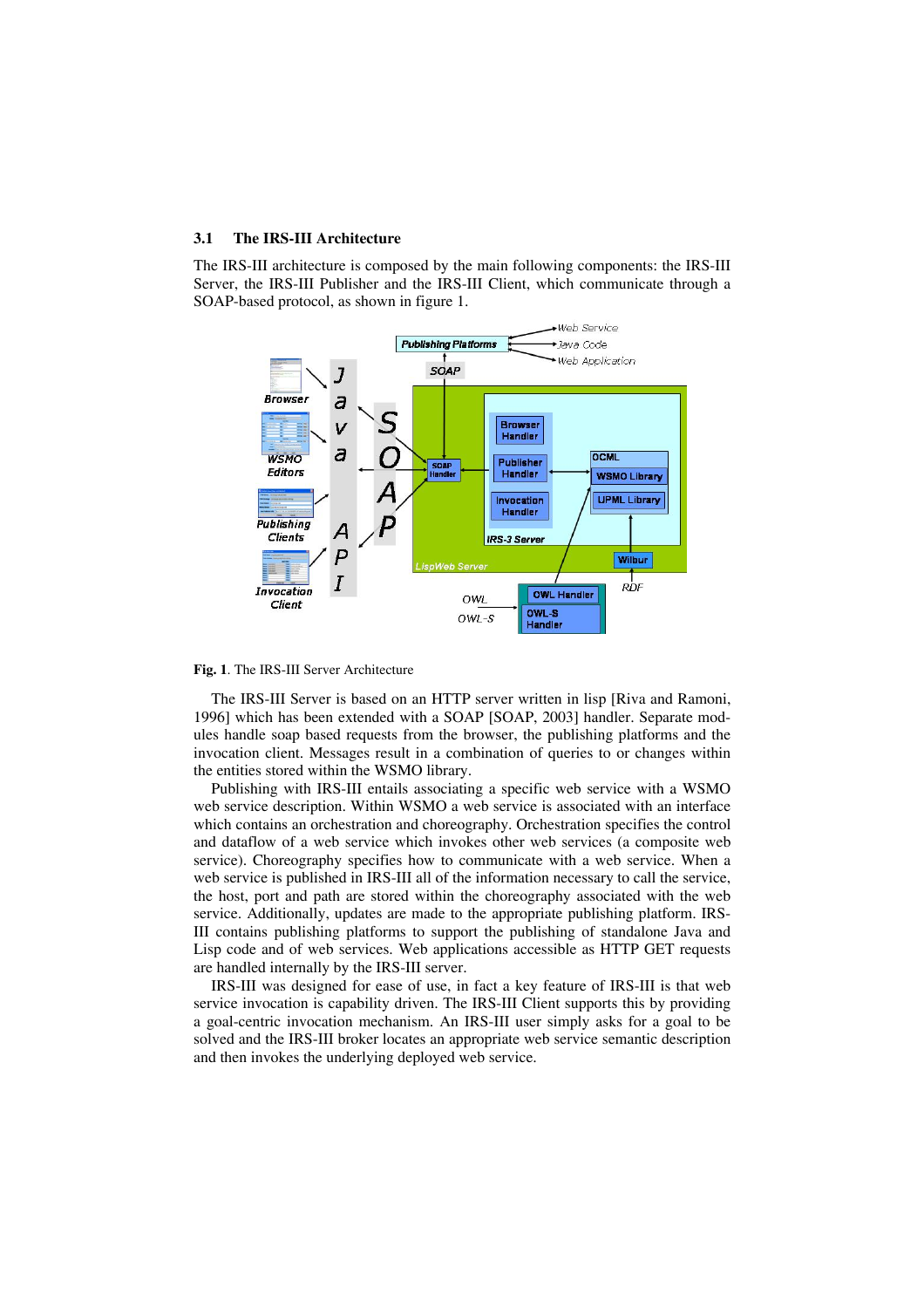### **3.2 The IRS-III Ontology**

The IRS-III ontology is basically an implementation of WSMO standard D2v02 [WSMO, 2004] with some additional attributes. As can be expected the ontology underlying IRS-III is based on WSMO. Each main WSMO concept is represented as a class. A web service invocation results in instances of the appropriate classes being created.

The differences are mainly derived from the fact that in IRS-III we aim to support capability driven web service invocation. To achieve this we require that goals and web services have input and output roles. In addition to the semantic type we also store the soap binding for input and output roles. Consequently a goal in IRS-III has the following extra slots has-input-role, has-output-role, has-inputrole-soap-binding and has-output-role-soap-binding.

Goals are linked to web services via mediators. More specifically, the mediators found in the used-mediator slot of a web service's capability. If a mediator associated with a capability has a goal as a source, then the associated web service is considered to be linked to the goal. Note that according to WSMO standard v 0.2 a goal can only fill the target slot of a wg-mediator, the source should be a web service or ww-mediator. In IRS-III we have therefore created a new type of mediator, a *gwmediator* which transforms the input values associated with a specific goal invocation into a format acceptable for a target web service. Complementary wg-mediators are used to map the result of the web service invocation back to the goal output type.

Web services which are linked to goals 'inherit' the goal's input and output roles. This means that input role definitions within a web service are used to either add extra input roles or to change an input role type.

#### **3.3 Discovery**

IRS discovery mechanism is based on gw-mediators and the assumptions. When a goal is invoked the IRS broker creates a set of possible contender web services using the gw-mediators. A specific web service out of the possible web services is then selected using an applicability function within the assumption slot of the web service's associated capability. If the applicability condition of more than one web service is satisfied then one is selected arbitrarily. We give an example of applicability functions in use in section 4 of the paper. As mentioned earlier gw and wg mediators are used to transform between the goal and web service input and output types during invocation.

In WSMO standard v 0.2 the mediation service slot of a mediator may point to a goal that declaratively describes the mapping. Goals in a mediation service context play a slightly different role in IRS-III. Rather than describing a mapping goals are considered to have associated web services and are therefore simply invoked.

#### **3.4 The IRS-III Java API**

The IRS-III Java API enables developers to use IRS-III to create semantic web service based applications and to integrate IRS-III with other platforms. The API models concepts as in [WSMO, 2004], which can be consumed by the IRS-III execution environment and reasoner. The API is also used within the browser and editor de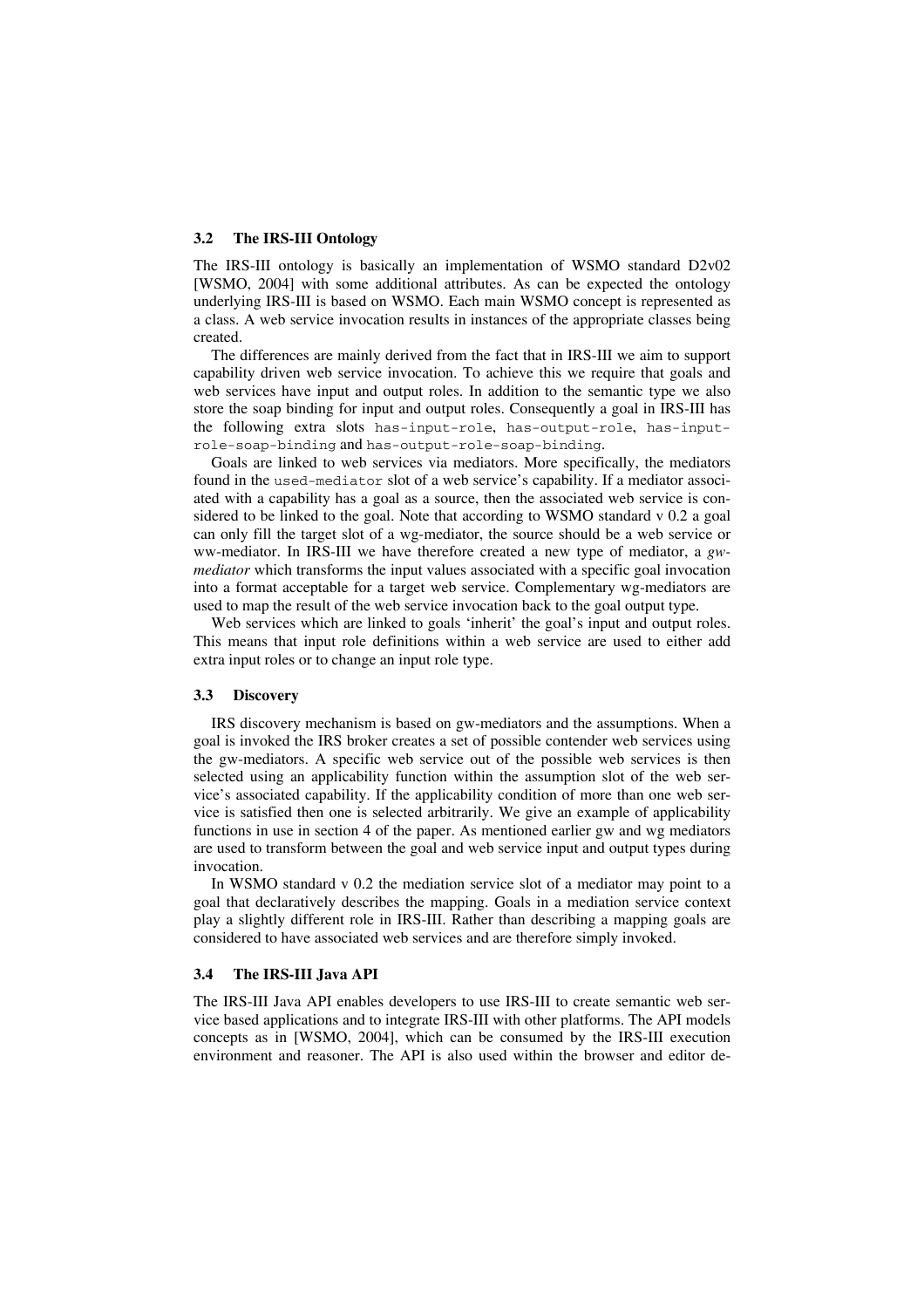scribed in the next section. The API contains four packages representing WSMO ontologies, goals, web services and mediators. These data models are sent to the IRS-III server via SOAP messages when semantic web services are edited, published or invoked. Within the server the data is instantiated within WSMO based ontologies.

### **3.5 The IRS-III Browser**

The IRS-III browser provides an easy to use interface to support the creation of WSMO classes, to publish web services against the WSMO descriptions and then to invoke the services. The basic browser is shown in figure 2. The main elements of the browser are a toolbar which controls which types of elements are visible, a window which shows the elements of the selected ontology and a window which displays detailed descriptions of selected items. Icons are used to differentiate between goals, web services and mediators. The item type selector allows users to toggle the display of goals, web service, mediators and other classes. The user can also use the selector to include items which are inherited from ancestor ontologies.



**Fig. 2.** A screen snapshot showing the main IRS-III browser.

Selecting an item in the elements window results in a detailed description appearing in the lower window. Here colour coding is used to differentiate between ontolo-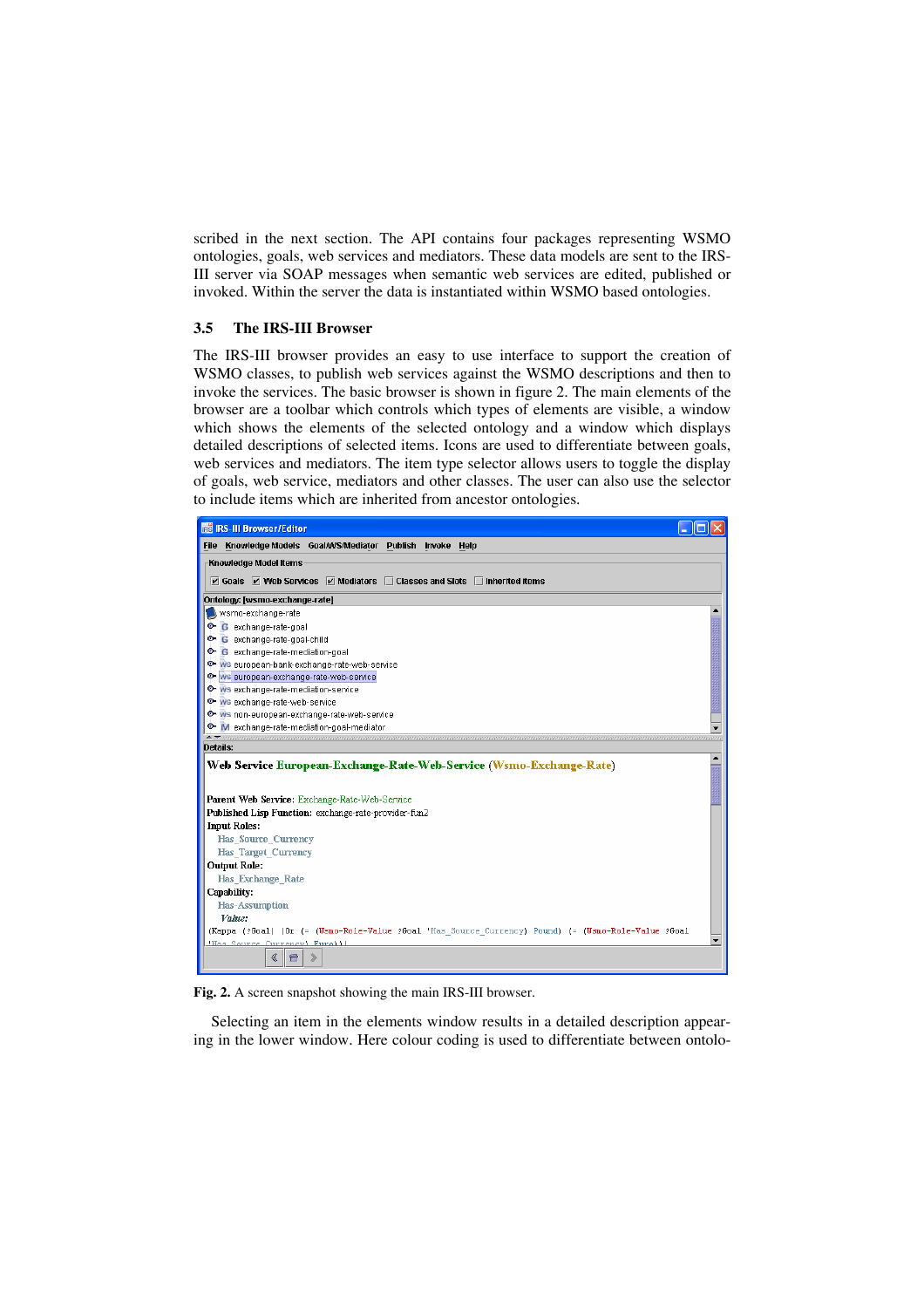gies, classes, relations, instances and functions. Double clicking on an item results in its detailed description appearing.

One design feature behind the IRS-III browser was to ease some of the complexities of WSMO by clustering. Within the browser the sub-classes of the main WSMO classes goal, web service and mediator are visible. So are 'standard' classes which describe domain concepts. The 'second tier' WSMO classes interface, capability, orchestration and choreography are not displayed. Instead these classes are shown as part of the detailed description of their associated main classes. In figure 2 we can see the description of the capability class associated with european-exchange-rateweb-service.

The browser also allows new items to be defined or edited. Again for reasons of ease of use we cluster components together using panels. Figure 3 shows the dialog window for defining web services. The top part of the panel shows the generic web service properties. Selecting the properties button here brings up a dialog for defining the non functional properties. The other properties associated with a web service are contained in four panels: Inputs and Output, Capability, Interface and Used Mediators. The roles panel is shown in figure 3. The 'Add Input' and 'Delete Input' buttons can be used to add and delete input roles.



**Fig. 3.** A screen snapshot of the IRS-III dialog for defining web services.

IRS-III contains a simple goal discovery mechanism. Using the interface shown on the left of figure 4 a user can find goals whose input or output roles have a type which match a defined filter. In figure 4 the user is looking for all goals which have an input role which is a subclass of the currency class.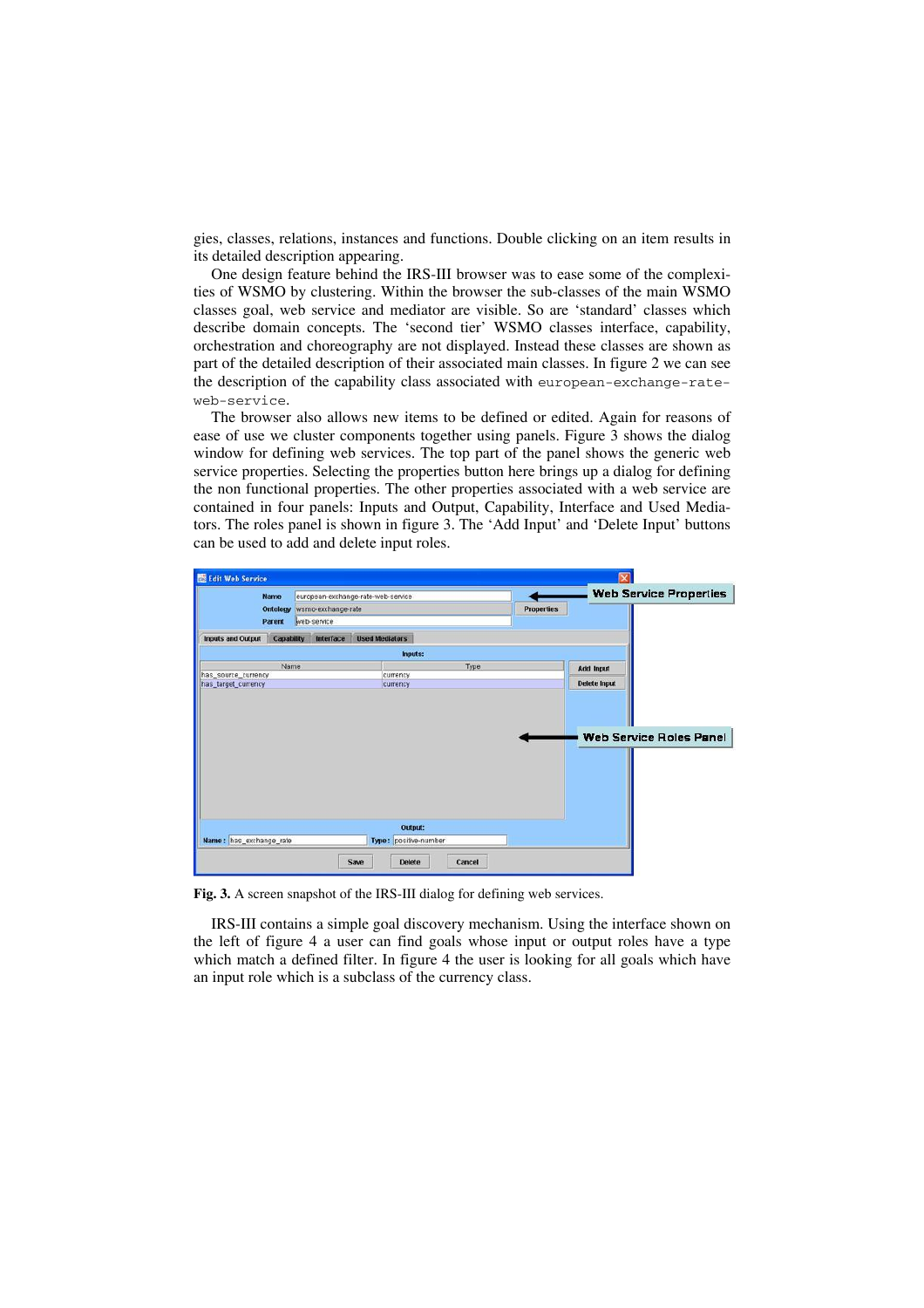

**Fig. 4.** Screen snapshots showing the input form (on the left) and output (on the right) of the IRS-III goal discovery interface.

# **4 A Simple Example**

In the following example we have two services which give currency exchange rates. One for European currencies and one for non-European currencies. The WSMO definitions have the following form.

### **Goal**

The goal has two input roles, has source currency and has target currency which are both of type currency and the output role has\_exchange\_rate which is of type positive-number.

```
exchange-rate-goal (goal) 
 has-input-role :value has_source_currency 
                       :value has_target_currency 
   has-output-role :value has_exchange_rate 
 has_source_currency :type currency 
 has_target_currency :type currency 
   has_exchange_rate :type positive-number
```
**Fig. 5.** The definition of the exchange rate goal.

#### **Mediator**

The exchange rate gw-mediator specifies that the source component is the exchange rate goal. The target component is not declared as this mediator is used in both web services (specified in the web service's associated capabilities). The value for mediation service is exchange-rate-mediation-goal. When the exchange rate goal is invoked the input values are transformed by a web service associated with exchange-rate-mediation-goal into a format suitable for a web service. In our example we use a web service which transforms currency symbols (e.g.  $\mathcal{F}$  ' $\mathcal{F}'$ ) into symbolic names (e.g. dollar, pound).

exchange-rate-mediator (gw-mediator) has-source-component :value exchange-rate-goal has-mediation-service :value exchange-rate-mediation-goal

**Fig. 6.** The definition of the exchange rate mediator.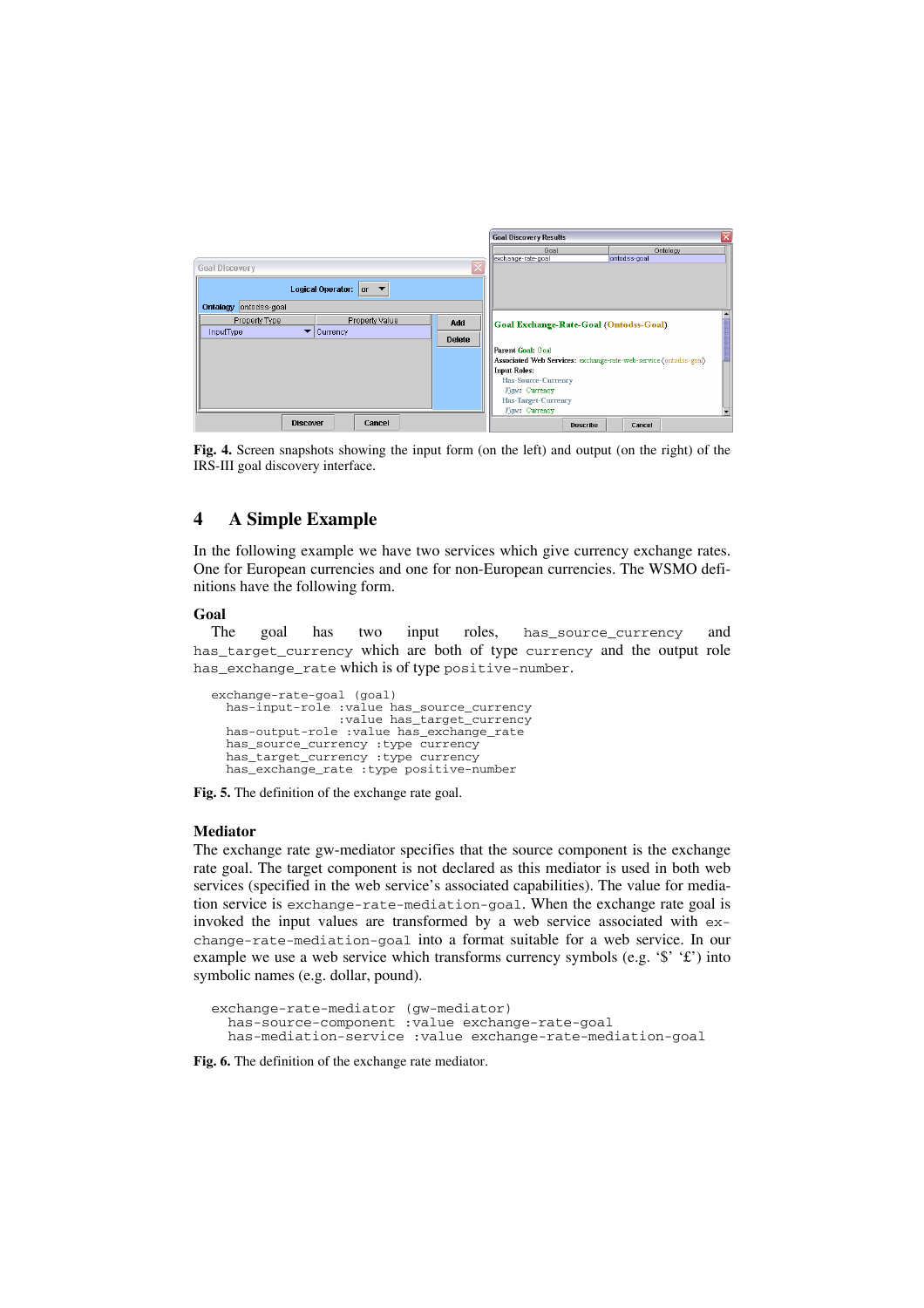### **Web Services**

Two semantic descriptions have been created for European and non-European exchange rate web services. Figure 7 shows the definition of european-exchangerate-web-service. The web service definition is relatively straightforward simply specifying the associated capability and interface.

```
european-exchange-rate-web-service (web-service) 
 has-capability :value european-exchange-rate-capability 
 has-interface :value european-exchange-rate-web-service-interface
```
**Fig. 7.** The definition of the European exchange rate web service.

#### **Capability**

The capability definitions for the European and non-European exchange rate web services both inherit from exchange-rate-capability. This capability specifies a mediator, exchange-rate-mediator, which links the web service to the exchangerate goal. European-exchange-rate-capability contains an applicability function (in OCML) which specifies that the associated web service should be selected if the values for has\_source\_currency and has\_target\_currency are instances of the class european-currency.

```
exchange-rate-capability (capability) 
   used-mediator :value exchange-rate-mediator 
european-exchange-rate-capability (exchange-rate-capability) 
   has-assumption 
     :value 
     (kappa (?goal) 
       (and (european-currency 
                (wsmo-role-value ?goal 'has_source_currency)) 
             (european-currency 
                (wsmo-role-value ?goal 'has_target_currency))))
```
**Fig. 8.** The European exchange rate capability which inherits from a generic exchange rate capability.

### **Interface**

The interface part of the web service is specified when we publish a deployed web service or code fragment against a web service description. Publication results in the IRS-III server creating an interface description including a choreography definition.

# **5 Summary**

Our aim in designing IRS-III was to support the easy creation and use of semantic web services based on WSMO descriptions. To this effect IRS-III contains the following features:

- One click publishing by filling in a simple form a piece of standalone Java or Lisp code, a web application accessible through a browser or a web service can be attached to a semantic description,
- Capability based invocation web services can be invoked by asking for a WSMO goal to be solved.